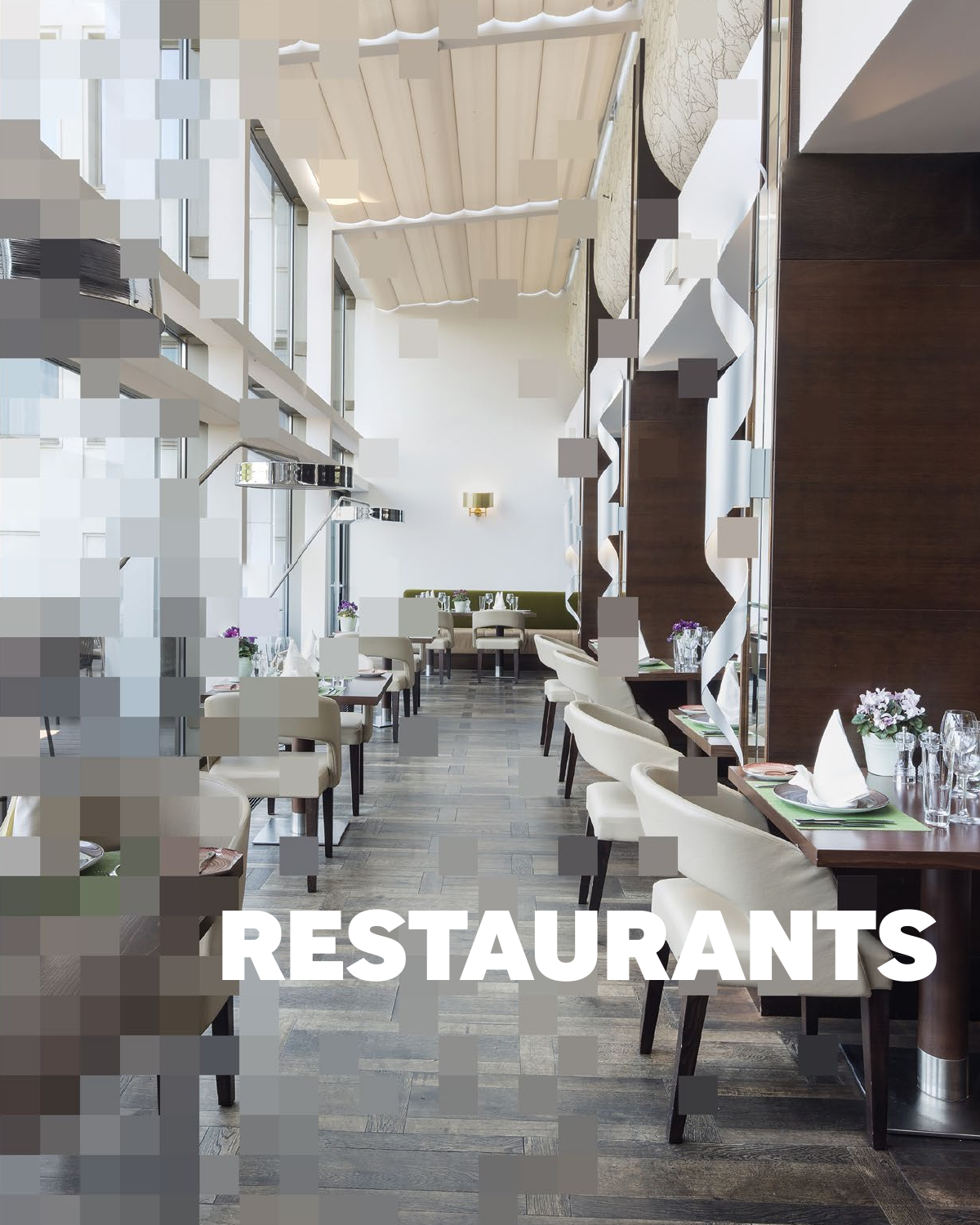

**SIMON CHAPLIN Senior Director, Corporate Pubs & Restaurants**

**Consultancy**

**Funding for restaurants is still forthcoming despite the headlines.**

*While the restaurant sector featured heavily in the news during 2018, independent and smaller operators can be cautiously optimistic as we enter 2019 and innovation, new concepts and technology come to the fore, strengthening the sector as a whole.*

# **THE HIGH STREET**

During 2018 more high profile operators used CVAs (Company Voluntary Arrangements) to restructure a business, primarily to manage underperforming sites and reduce rent costs for a period of time. While a viable solution in many cases, CVAs can also be a precursor to administration.

Prime candidates likely to turn towards CVAs are multi-site operators who expanded quickly over the last three years in the race for growth. In 2015, the growth in casual dining looked unstoppable and private equity pushed for expansion, which sometimes extended into areas where the brand style didn't fit or where competition saw rents escalate. Considering these factors, further casualties on the high street are inevitable.

In the first half of 2019, we expect at least three larger corporate operators will resort to CVAs, the only viable defence for many operators in the current market, and this number could double during the rest of 2019 if consumer confidence does not improve.

# **BRAND**

Out of the top 10 brands, Nando's remains the only one still actively seeking new sites. Having carefully expanded over 25 years throughout the UK, Nando's has become the restaurant consumers most want to see on their street. The brand is more up-market than a fast food chain and has clever promotions, including discounts to the likes of NHS workers and the infamous 'Black Card,' which attracts music and sports stars while still promoting the brand.

Wagamama has also been performing well, remaining top of their class with measured

and organic growth to reach its current portfolio of 130 plus UK sites. Its Asian style menu is seen as healthy and affordable, maintaining a wide appeal with consumers. While future growth opportunities in the UK are limited, they are actively expanding internationally. We wait to see if their acquisition by The Restaurant Group, the owner of Frankie & Benny's and others, will see this growth accelerate.

Nando's and Wagamama are two prime examples of operators who continue to succeed despite high street casualties, having established a unique signature offering that has withstood the test of time with its target audience. Operators seeking to introduce new concepts and customer experiences must also caution against straying too far from their principle offering. Menu expansion opposed to a complete change in menu will prove to be far more effective. For example, Nando's has introduced a breakfast offering, which does not put the principle offering at risk.

# **FUNDING**

Funding for restaurants is still forthcoming despite the headlines, but the sources are wide ranging. Traditional high street banks have never been suitable from a start-up point of view, as in most cases there is only the leasehold property as security. Crowdfunding and emerging challenger banks, keen to back the next trend, have also become popular avenues for an ambitious existing operator and are seen as a catalyst to achieving success.

Private equity comes in all shapes and sizes, with some of the best focused on small emerging chains, who then cleverly sell out when the group has grown to around 30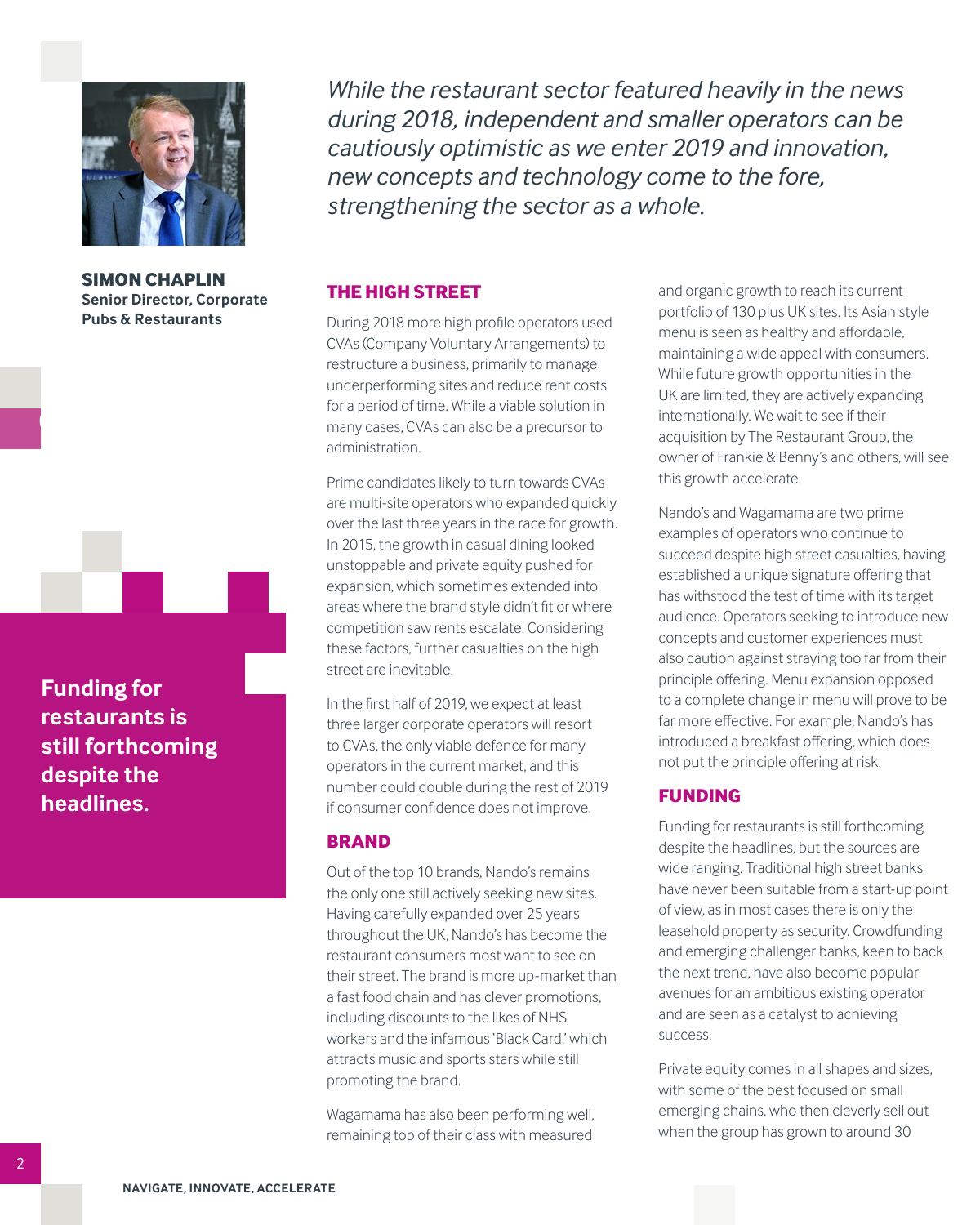**Consumer preferences continue to shift towards more imaginative dining experiences.**

strong. For example, private equity firm, Piper sold Be At One, whose portfolio had grown from 11 to 33, and continues to support a number of burgeoning hospitality businesses.

The premier players in private equity are more aggressive, pushing for growth, which can result in mistakes, but if an operator finds the right strategy, the rewards can be great, as with Bridgepoint's sale of Pret a Manger to JAB Holding for £1.5 billion last spring.

### **DEVELOPMENT AND EXPANSION**

As national brand operators begin to retreat from secondary markets, independent and smaller operators are able to benefit from the emergence of better deals. Smaller operators seek to acquire one to two new sites a year, expanding from cashflow, however a small team will be self-limiting in an attempt to grow. Unconstrained by brand image, most small and independent operators are able to adapt their offering to the local consumer and can be more nimble with workforce and suppliers. The likes of pubs and small family businesses are increasingly recognised for the excellence of their food, as opposed to the formality of service. Conversely, multi-site operators can look to create individual menus for each site to include locally sourced products and tailor their local offering.

Independent and smaller operators can look forward to great opportunities to capture customer interest, as consumer preferences continue to shift towards more imaginative dining experiences. Unconstrained by brand image, most small and independent operators are able to adapt their offering to the local consumer.

# **INNOVATION**

The popularity of new concepts has seen many establish numerous pitches at street food markets, pop ups and box parks. New concepts could also create larger, multi-use spaces by taking advantage of the prevalence of space on the high street, where landlords are also beginning to offer new benefits and incentives, such as deals on rents, nil ingoing premium cost, planning permission and reduced ingoing costs. This trend is certain to

grow over the next two years. Operators such as Flight Club and the indoor golf operator, Swingers, have successfully combined the bar and dining with an activity.

The growth of casual dining started in midmarket all-encompassing chains, which had the benefit of appealing to a wide audience. The casual dining offering has now become increasingly diverse, ranging from street food to steak houses.

# **TECHNOLOGY**

The consumer has become lazy whilst also becoming more demanding. In the instantaneous world we live in, it is not surprising that 'Grab & Go' is one of the fastest growing sectors. Additionally, the rapid expansion of delivery services, not just from your local curry house but also from most high street brands via Deliveroo and Uber Eats, is causing concern amongst operators trying to improve margins. While street food is a great source of food innovation, changes on the high street are mainly driven by technology and customer experience, as operators try to extract more money from every visit.

Most restaurant operators have now embraced the web, but more could also utilise social media to drive customers through the door and promote the business to a wider audience. Many operators turn to technology to make ordering and paying even simpler, such as going cashless, using apps or table top technology, while some utilise technology to train staff via video games, which replicate scenarios with customers. The ability to monitor customer behaviour to the finest of detail has allowed operators to maximise factors, such as table layout and menu placement, and understand customer peaks and flows, which can be used to improve staff rotas, subsequently mitigating wage costs.

# **OPERATOR COSTS**

Whilst the voucher culture has somewhat disappeared, discounting culture has not, which independent operators are unable to compete with. Sensitivity around pricing is unlikely to change in 2019. While operators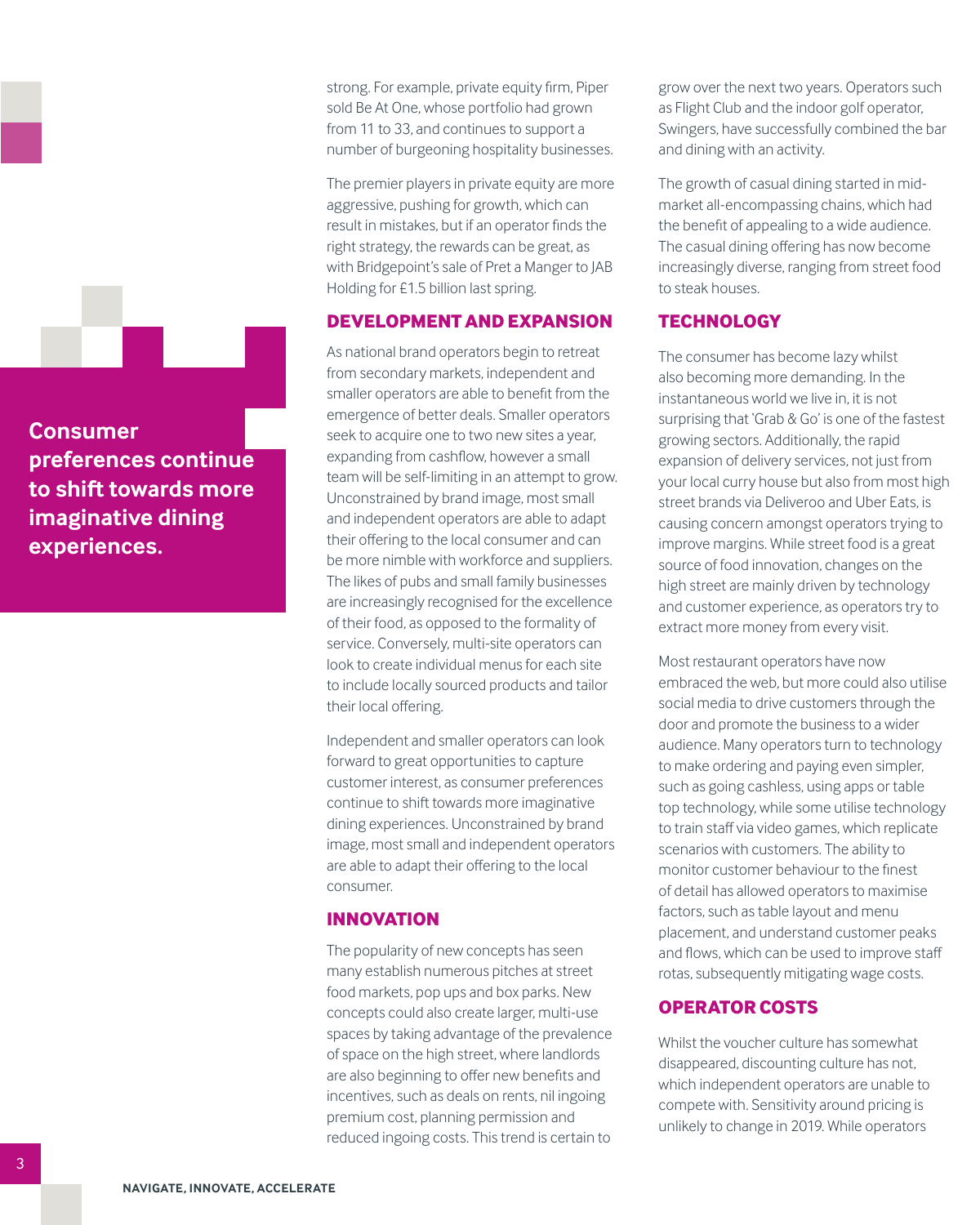

### **CASE STUDY Former Prezzo, Surrey**

Acting on behalf of the owner of the freehold investment, Christie & Co was contracted to find a new tenant for a building in Reigate town centre, formerly occupied by Prezzo prior to their CVA in early 2018. Eager to maintain covenant strength, the leasehold was quickly brought to the market and let to Nando's, who sought to increase their presence in the busy Surrey town, on a new lease.

will attempt to absorb costs, many will need to pass on costs to the consumer in 2019. Many operators will still need to invest heavily in the fit out of their space and if customer experience is enhanced or improved, then cost should not become as problematic in the mid-market.

Tipping remains contentious, as the market becomes increasingly cashless and contactless, and is not seen as an effective route to reward staff. Minimum wage has helped, and we will see HMRC become involved to ensure the Tronc system can operate more smoothly. Customers can expect to see service charges on the bill more often, but in combination with rising menu prices, the cost of a night out will increase and effectively decrease the number of restaurant visits as a result.

Unlike retail shops, pub and restaurant operators need to invest heavily in the fit out of their space. Short leases, specifically those with sub five years remaining, restrict the time available to generate return, although many will seek a tenant break clause at five or 10 years in case situations grow worse. Longer leases also have value when goodwill can be attached for any exit in the future.

The 2018 Autumn Budget announced some rate relief for small businesses, and rents are set to stabilise at worst and will reduce significantly in many areas. With retail high streets failing, pubs and restaurants are not in a position to rescue them unless rent costs stabilise with the support of local authorities and landlords.

With 3,000 restaurants having opened in three years, good staff were in high demand and equally hard to find. Whilst Brexit concerns have meant the influx of new EU staff has slowed, the number of restaurant closures has seen fewer people seeking new positions. Leading software platform, Fourth Analytics, reported that EU nationals composed 40% of the UK's hospitality workforce as of June 2018, pressuring operators to become less dependent on talented migrant chefs and simplify menus, as the influx of new EU staff slows. Should food import costs rise depending on the Brexit deal that is agreed, better menu creation and sourcing more ingredients from the UK or outside the EU will keep costs to a minimum. There has also been a drive to encourage UK residents into the industry, which could be achieved through increased minimum wage and clear career development.

**As national brand operators begin to retreat from secondary markets, independent and smaller operators are able to benefit from the emergence of better deals.**

**While street food is a great source of food innovation, changes on the high street are mainly driven by technology and customer experience**